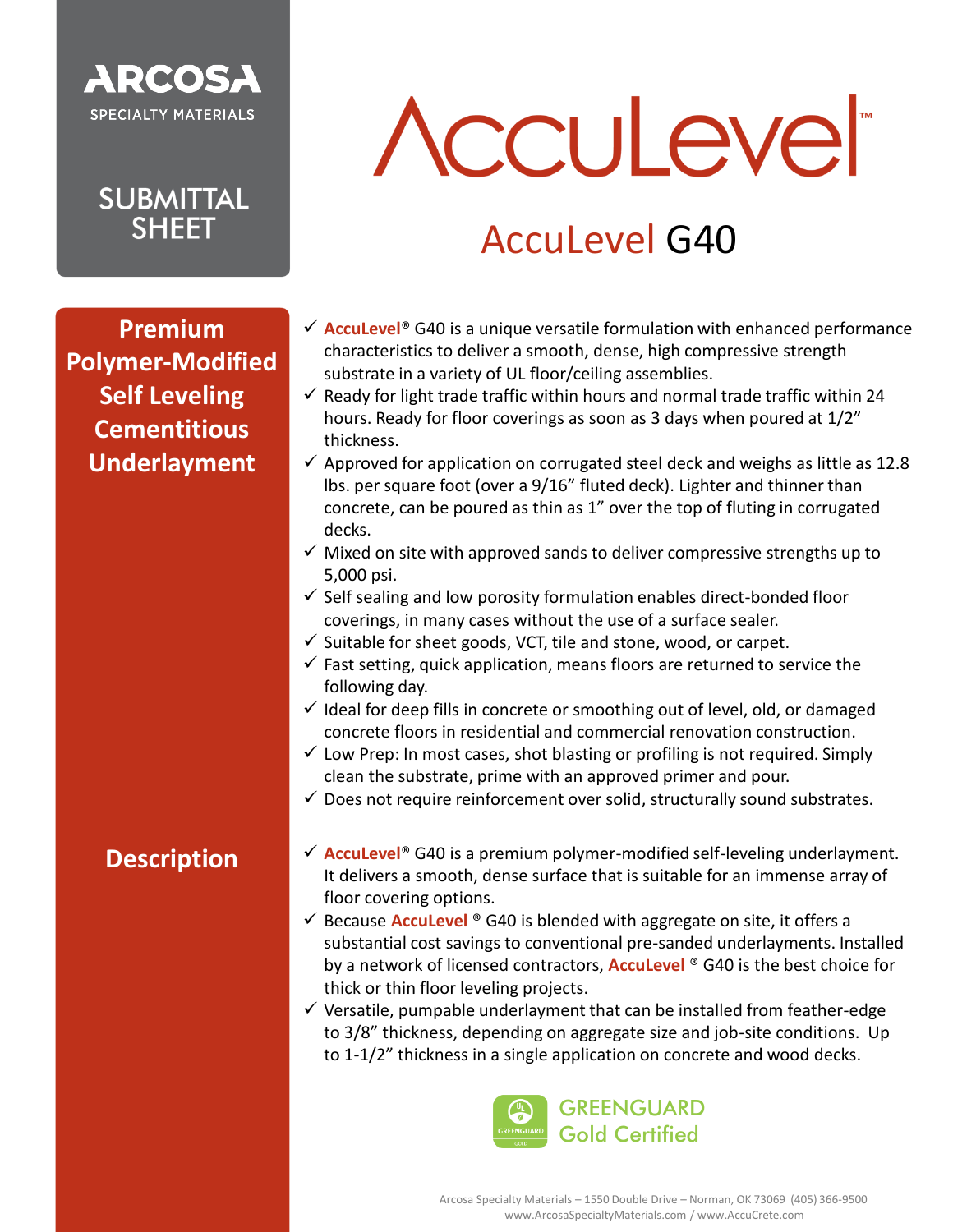

## Acculever

### AccuLevel G40

| <b>Physical</b>   |
|-------------------|
| <b>Properties</b> |

| Color Gray Powder                                                      |
|------------------------------------------------------------------------|
| Flow Properties High flow with self-leveling properties                |
| Water Per Bag 3 to 4.25 US Gal. per 80 lb. bag                         |
| 0.80 to 1.40 ft <sup>3</sup> of washed mason or concrete sands meeting |
| AccuLevel <sup>®</sup> minimum gradation criteria                      |
| (ASTM C472) up to 5,000 psi depending on mix design, sand              |
| gradation, water content, and slump size.                              |
| 115 to 125 lb./ ft <sup>3</sup>                                        |
| Feather-edge to 3/8" to 1-1/2" in a single lift, depending on mix      |
| design and sand gradation.                                             |
| ASTM E84 - Flame Spread: 0, Fuel Contribution: 0, Smoke                |
| Density: 0                                                             |
| Fire testing of construction products and materials ASTM E119 :        |
| Pass                                                                   |
|                                                                        |

### **Uses and Limitations**

- ✓ **AccuLevel**® G40 is ideal for light commercial and commercial renovation settings where smooth flat, abuse resistant underlayments are desired. Due to its high compressive strength and exceptional surface quality, **AccuLevel**® G40 is suitable for most critical floor coverings, including engineered wood and sheet goods.
- ✓ **AccuLevel**® G40 can be installed from a minimum of feather-edge to 3/8" thickness depending on mix design and sand gradation. Poured up to 1- 1/2" in a single application. Where feather-edge is required, a minimum of 1/8" thickness is recommended to avoid drying before hydration is complete. When used with hydronic heating /steel decking AccuLevel G40 must be poured minimum ¾" above the top of the tubing or 1" above the top of the metal fluting. Its fast setting and high dimensional stability characteristics enable fast turn-around and low surface preparation installations.
- ✓ **AccuLevel**® G40 serves as an efficient thermal mass for hydronic heating systems, with typical installed thickness of 1 1/2" (3/4" over the top of the hydronic tubing).
- $\checkmark$  Suitable Substrates include fully cured new or existing concrete. Installations over wood substrates less then 1 1/2" in thickness may require reinforcing lath. In cases where a bond is not anticipated to the substrate, a minimum thickness of 1 1/2" must be applied. Consult an **AccuLevel**® G40 technical representative where special substrate conditions exist.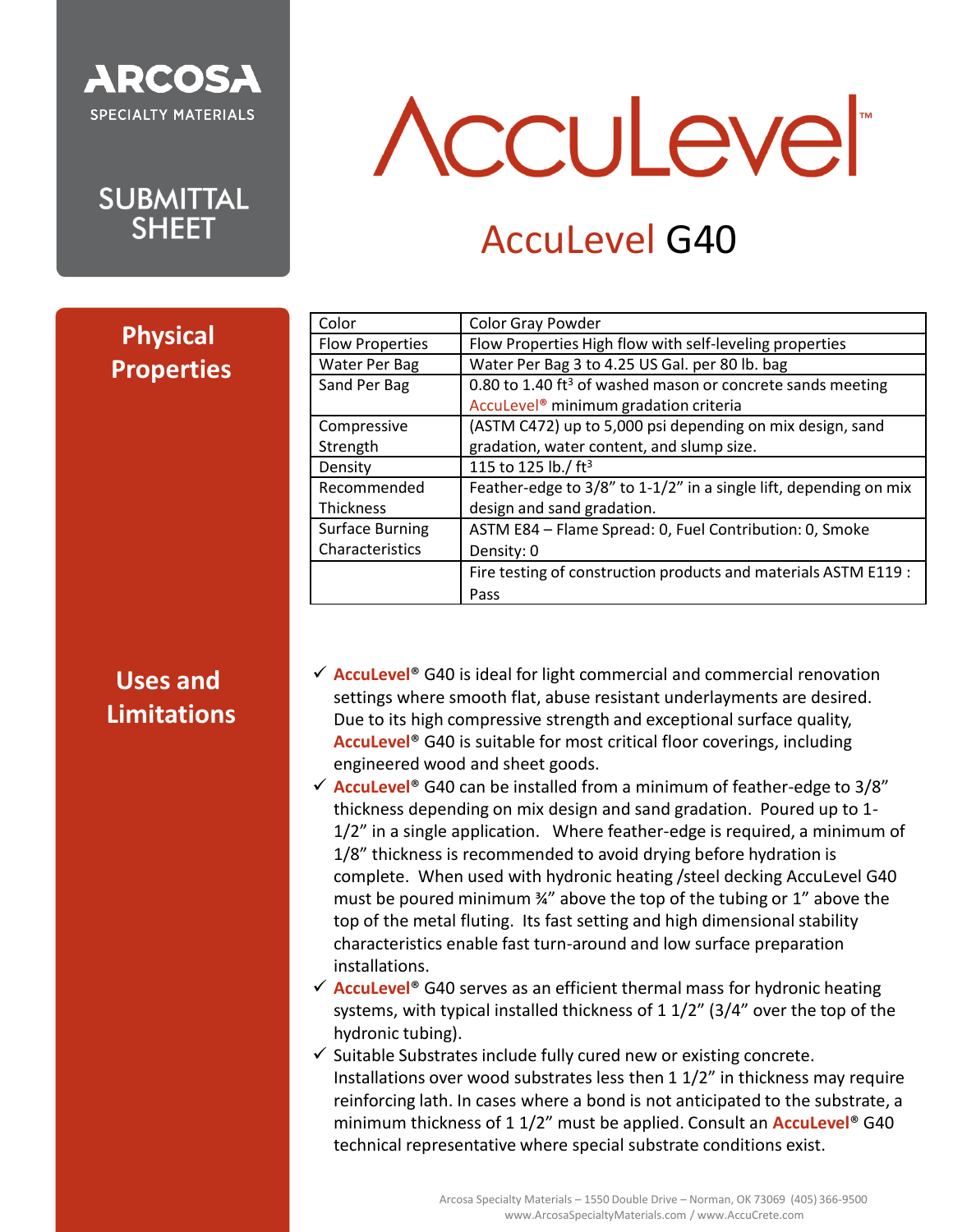

#### **Uses and Limitations**

# **Acculevel**

### AccuLevel G40

- **✓ AccuLevel<sup>®</sup> G40 can be poured over galvanized steel deck with a minimum** flute depth of 9/16". Pour minimum 1" on top of fluting . Steel deck 22 gauge minimum, galvanized. Deflection limits: Live and dead loads considered, L/360 minimum. Deflection limits of decking: L/480. More restrictive deflection limits may be required by some types of floor goods. Contact the floor covering manufacturer for minimum specifications.
- $\checkmark$  Curing and drying time before application of floor goods depends on thickness, humidity and ventilation conditions. At a thickness of 1/2", **AccuLevel**® can typically be covered in 3 days. At a thickness of 1 1/2", **AccuLevel**® G40 can normally be covered with tile in 7 to10 days and nonporous floor coverings in 15 to 20 days. Thinner applications can be covered more quickly, while thicker applications will require more extended drying times. The building must be enclosed and weathertight. Ambient and substrate temperatures must be maintained at a minimum of 50 degrees for 24 hours before and 72 hours after installation. Provide continuous ventilation and heat to remove excess moisture after installation until underlayment is dry. The absence of condensation on windows will confirm adequate ventilation.
- ✓ **AccuLevel**® G40 is for interior use only and should not be used in areas where extended or repetitive exposure to moisture is anticipated unless protected by a waterproofing system.
- ✓ **AccuLevel**® G40 is intended for use over dry substrates. In cases where moisture vapor emissions are possible, a moisture vapor barrier is required. Maximum MVER of 5 lbs. per sq. ft. for 24 hrs by the calcium chloride method, ASTM F-1869.
- $\checkmark$  Where high dynamic and point loads are anticipated, such as hospitals and institutional settings, the substrate must be profiled to a minimum ICRI CSP 3 to enhance the bond to substrate, and a 4,000 psi minimum compressive strength is required.
- $\checkmark$  Where feather-edge is required, a minimum of 1/8" thickness is recommended to avoid drying before hydration is complete.
- ✓ **AccuLevel**® G40 should not be used to bridge moving cracks or expansion joints. All joints must be honored through to the substrate.
- ✓ **AccuLevel**® G40 is not a wear surface and is not intended for use as a structural element.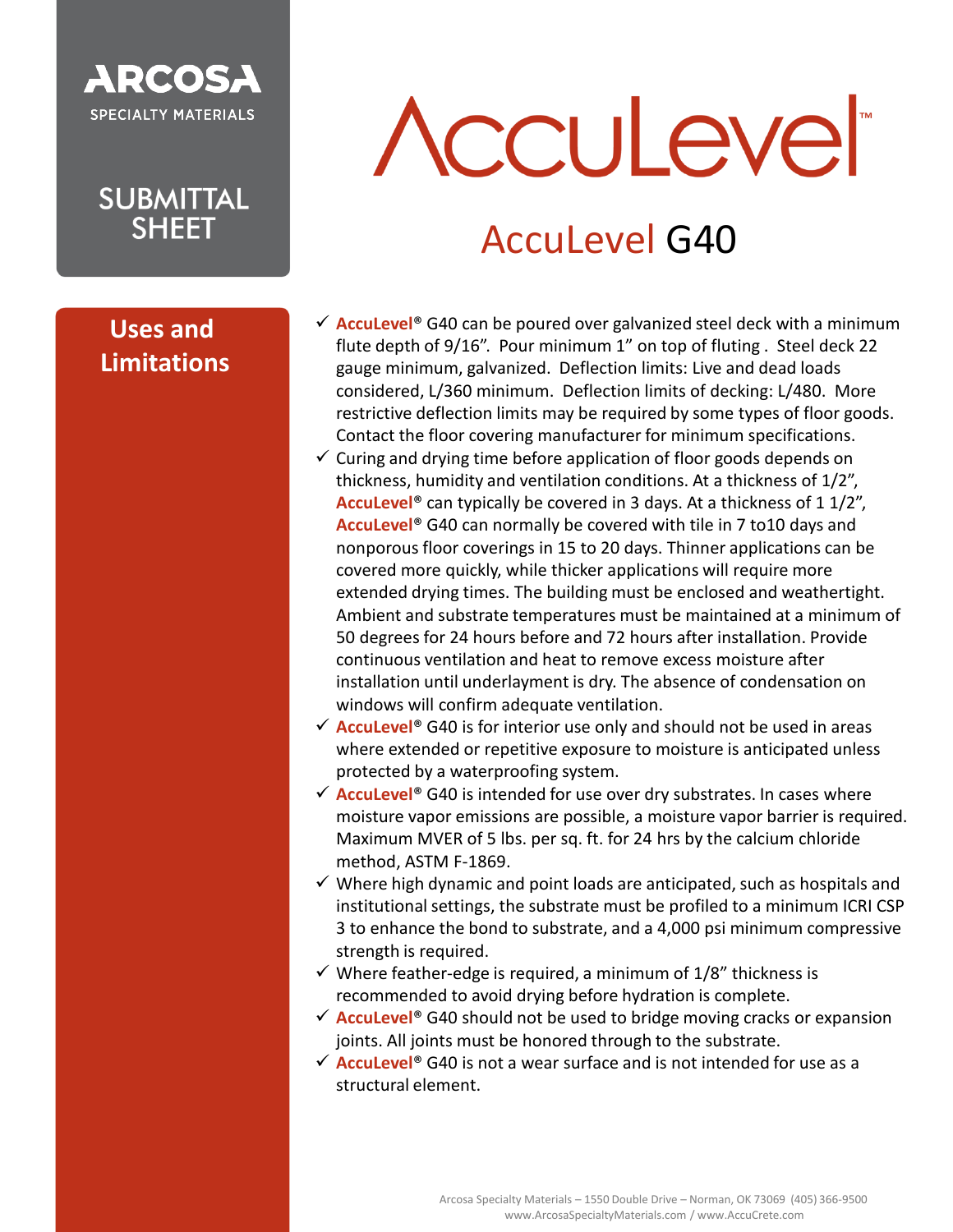

**SUBMITTAL SHFFT** 

#### **Uses and Limitations**

## Acculever

### AccuLevel G40

- ✓ Once the **AccuLevel**® is fully dry and has passed a dryness test, the application of a surface sealer is recommended prior to the installation of all glue down or thin set finished flooring. All instructions or recommendations by the finished floor goods manufacturer supersede this recommendation.
- $\checkmark$  Wear a NIOSH approved dust mask and provide ventilation when mixing the product.
- ✓ **AccuLevel**® G40 is not a wear surface and is not intended for use as a structural element.
- ✓ Once the **AccuLevel**® is fully dry and has passed a dryness test, the application of a surface sealer is recommended prior to the installation of all glue down or thin set finished flooring. All instructions or recommendations by the finished floor goods manufacturer supersede this recommendation.
- $\checkmark$  Wear a NIOSH approved dust mask and provide ventilation when mixing the product.

#### **UL Designs**

G577 G578 G579 G580 G582 G592 H502 J917 J919 J920 J924 J927 J931 J957 J958 J994 L006 L201 L202 L206 L208 L209 L210 L211 L212 L501 L502 L503 L504 L505 L506 L507 L508 L509 L510 L511 L512 L513 L514 L515 L516 L517 L518 L519 L520 L522 L523 L524 L526 L527 L528 L529 L530 L533 L534 L535 L536 L537 L538 L539 L540 L541 L543 L546 L547 L549 L550 L551 L556 L558 L560 L562 L563 L570 L573 L574 L546 L577 L578 L581 L583 L585 L587 L589 L590 L592 L593 M502 M503 M504 M506 M508 M513 M519 M530 M535 M538 M544 M550 M553

More designs may be obtained. Contact us at info@AccuCrete.com